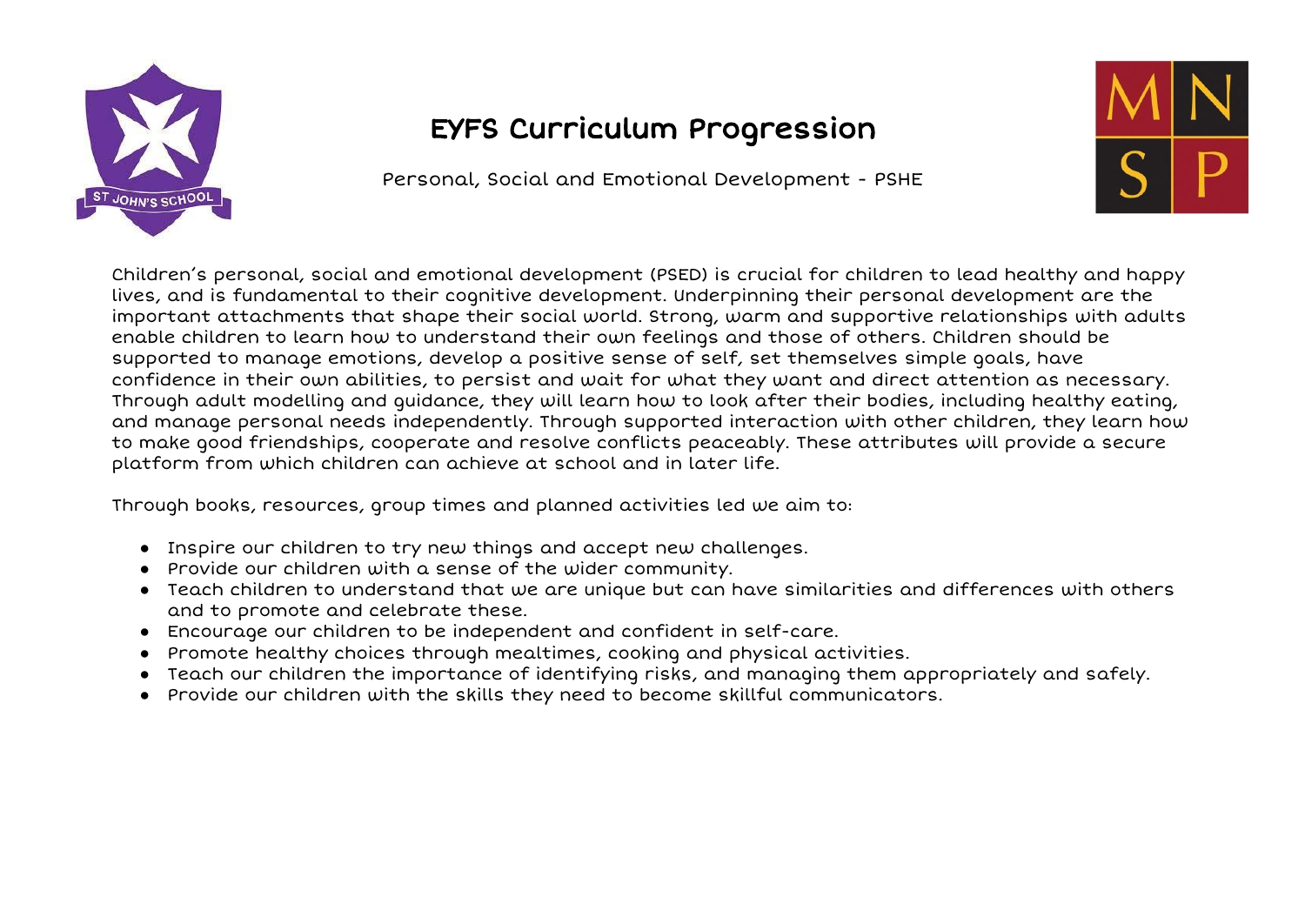| Implementation:                 | Learning experiences                                                                                                                                                                                                                                                                                                                                                                                                                                                                                                                                                                                                                                                                                                                                 | Key vocabulary & what<br>children need to know                                                                                         | Development Matters in<br>the EYFS                                                                                                                                                                                                                                                                                                                                                                                                                                                                                                                                                         |
|---------------------------------|------------------------------------------------------------------------------------------------------------------------------------------------------------------------------------------------------------------------------------------------------------------------------------------------------------------------------------------------------------------------------------------------------------------------------------------------------------------------------------------------------------------------------------------------------------------------------------------------------------------------------------------------------------------------------------------------------------------------------------------------------|----------------------------------------------------------------------------------------------------------------------------------------|--------------------------------------------------------------------------------------------------------------------------------------------------------------------------------------------------------------------------------------------------------------------------------------------------------------------------------------------------------------------------------------------------------------------------------------------------------------------------------------------------------------------------------------------------------------------------------------------|
| Nursery 2 year old<br>Provision | Daily routines are designed to give<br>the children a consistent<br>environment in which they can be<br>free to express themselves.<br>With support, children are taught to<br>express their own preferences and<br>interests, likes and dislikes.<br>Opportunities to speak freely in a<br>group or I:I situations. Through group<br>times they are reassured of their<br>own position within the setting.<br>Helicopter story and singing<br>sessions bring them together and<br>give each child a voice.<br>Opportunities to join in with others'<br>play throughout the setting and feel<br>part of a wider group. Shared<br>experiences are encouraged to<br>enhance the learning outcomes.<br>Provide consistent, warm and<br>responsive care. | Care, share, kind, kind<br>hands, friends, family,<br>Me, I, you,<br>Like, don't like, love<br>Good for you, eat, clean,<br>wash, dry, | Find ways to calm<br>themselves, through being<br>calmed and comforted by<br>their key person.<br>Establish their sense of<br>self.<br>Express preferences and<br>decisions. They also try<br>new things and start<br>establishing their<br>autonomy. Engage with<br>others through gestures,<br>gaze and talk. Use that<br>engagement to achieve a<br>goal. For example, gesture<br>towards their cup to say<br>they want a drink.<br>Thrive as they develop self<br>assurance.<br>Play with increasing<br>confidence on their own<br>and with other children,<br>because they know their |
|                                 | At first, centre this on a key person.<br>In time, children can develop positive<br>relationships with other adults.                                                                                                                                                                                                                                                                                                                                                                                                                                                                                                                                                                                                                                 |                                                                                                                                        | key person is nearby and<br>available. Feel confident<br>when taken out around<br>the local neighbourhood,<br>and enjoy exploring new                                                                                                                                                                                                                                                                                                                                                                                                                                                      |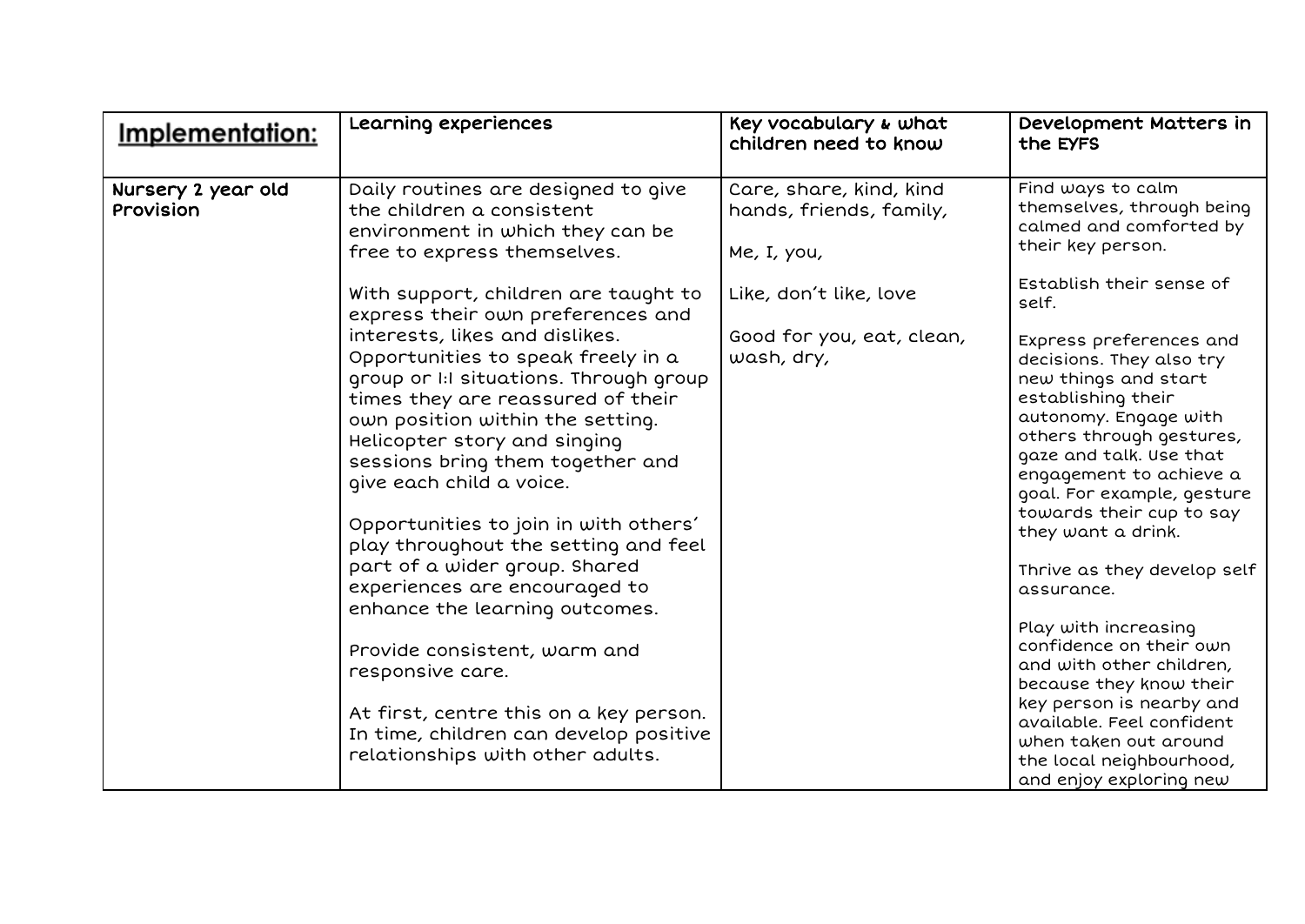| Show warmth and affection,<br>combined with clear and appropriate<br>boundaries and routines.<br>Develop a spirit of friendly<br>cooperation amongst children and<br>adults.<br>Encourage and describe the wide<br>range of emotions that children are<br>feeling. E.g. I can see a huge smile on<br>your face you must be feeling very<br>proud/pleased/happy about"<br>Offer verbal instructions and praise<br>when the children comply.<br>Encourage them to use their voice to<br>make others aware of their wishes.<br>Describe what they can see children<br>are good at and encourage them to<br>describe this in themselves as well.<br>Encourage children to think about<br>why other people are doing things<br>e.g. why do you think Tadas is having<br>a drink? (Because he's thirsty) why<br>do you think Felicity is<br>crying?Answers may have to be<br>modelled to support this awareness. | places with their key<br>person<br>Feel strong enough to<br>express a range of<br>emotions.<br>Grow in independence,<br>rejecting help ("me do it").<br>Sometimes this leads to<br>feelings of frustration and<br>tantrums<br>Begin to show 'effortful<br>control'. For example,<br>waiting for a turn and<br>resisting the strong<br>impulse to grab what they<br>want or push their way to<br>the front. Be increasingly<br>able to talk about and<br>manage their emotions<br>Notice and ask questions<br>about differences, such as<br>skin colour, types of hair,<br>gender, special needs and<br>disabilities, and so on.<br>Develop friendships with<br>other children<br>Safely explore emotions<br>beyond their normal range<br>through play and stories. |
|------------------------------------------------------------------------------------------------------------------------------------------------------------------------------------------------------------------------------------------------------------------------------------------------------------------------------------------------------------------------------------------------------------------------------------------------------------------------------------------------------------------------------------------------------------------------------------------------------------------------------------------------------------------------------------------------------------------------------------------------------------------------------------------------------------------------------------------------------------------------------------------------------------|--------------------------------------------------------------------------------------------------------------------------------------------------------------------------------------------------------------------------------------------------------------------------------------------------------------------------------------------------------------------------------------------------------------------------------------------------------------------------------------------------------------------------------------------------------------------------------------------------------------------------------------------------------------------------------------------------------------------------------------------------------------------|
|------------------------------------------------------------------------------------------------------------------------------------------------------------------------------------------------------------------------------------------------------------------------------------------------------------------------------------------------------------------------------------------------------------------------------------------------------------------------------------------------------------------------------------------------------------------------------------------------------------------------------------------------------------------------------------------------------------------------------------------------------------------------------------------------------------------------------------------------------------------------------------------------------------|--------------------------------------------------------------------------------------------------------------------------------------------------------------------------------------------------------------------------------------------------------------------------------------------------------------------------------------------------------------------------------------------------------------------------------------------------------------------------------------------------------------------------------------------------------------------------------------------------------------------------------------------------------------------------------------------------------------------------------------------------------------------|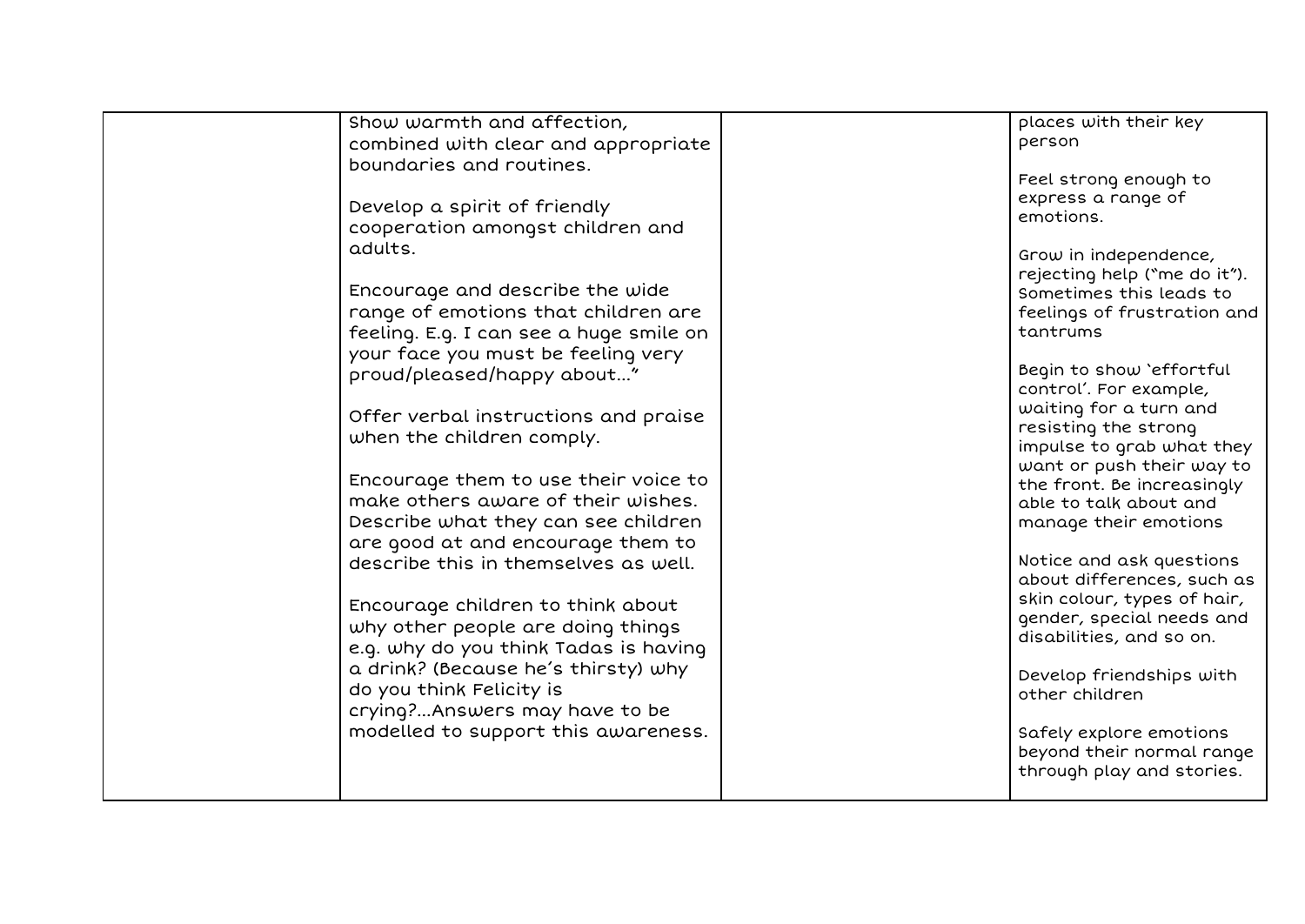|           | Offer lots of opportunities for<br>make-believe play (role-play, small<br>world) both alone and as a group<br>Talk about the immediate past as<br>part of the regular routines e.g. who<br>can remember what we did today at<br>nursery? What did you have for your<br>breakfast this morning? Did you see<br>that huge storm last night?<br>Use a daily visual timetable to show<br>how things are going to happen but<br>we will have to wait for a short<br>while until they do. |                                                                                                                                                                                                                                               | Are talking about their<br>feelings in more<br>elaborated ways: "I'm sad<br>because" or "I love it when                                                                                                                                                                           |
|-----------|-------------------------------------------------------------------------------------------------------------------------------------------------------------------------------------------------------------------------------------------------------------------------------------------------------------------------------------------------------------------------------------------------------------------------------------------------------------------------------------|-----------------------------------------------------------------------------------------------------------------------------------------------------------------------------------------------------------------------------------------------|-----------------------------------------------------------------------------------------------------------------------------------------------------------------------------------------------------------------------------------------------------------------------------------|
| Preschool | Wider group involvement is<br>encouraged, to allow children to<br>take turns and share resources<br>appropriately.<br>Role play opportunities are extended<br>to allow children to add their own<br>ideas and incorporate their own<br>experiences. Our children are<br>inspired to keep play going and<br>respond to others ideas, opinions<br>and interests.<br>Through both child led and adult                                                                                  | Care, share, kind, kind<br>hands, friends, family,<br>everyone, together, group,<br>join in, choose, that one,<br>Questions: Which? What?<br>Why?<br>How? Who?<br>Me, I, you, them, their, us,<br>mine, yours, we,<br>Like, don't like, love, | Select and use activities<br>and resources, with help<br>when needed. This helps<br>them to achieve a goal<br>they have chosen, or one<br>which is suggested to<br>them.<br>Develop their sense of<br>responsibility and<br>membership of a<br>community.<br>Become more outgoing |
|           | initiated ideas and activities, our<br>children are taught to be confident<br>in social situations. Through praise                                                                                                                                                                                                                                                                                                                                                                  | Good for you, eat, clean,<br>wash, dry, healthy, strong,<br>well, safe, grow, cut, chop,<br>cook, bake,                                                                                                                                       | with unfamiliar people, in<br>the safe context of their<br>setting.                                                                                                                                                                                                               |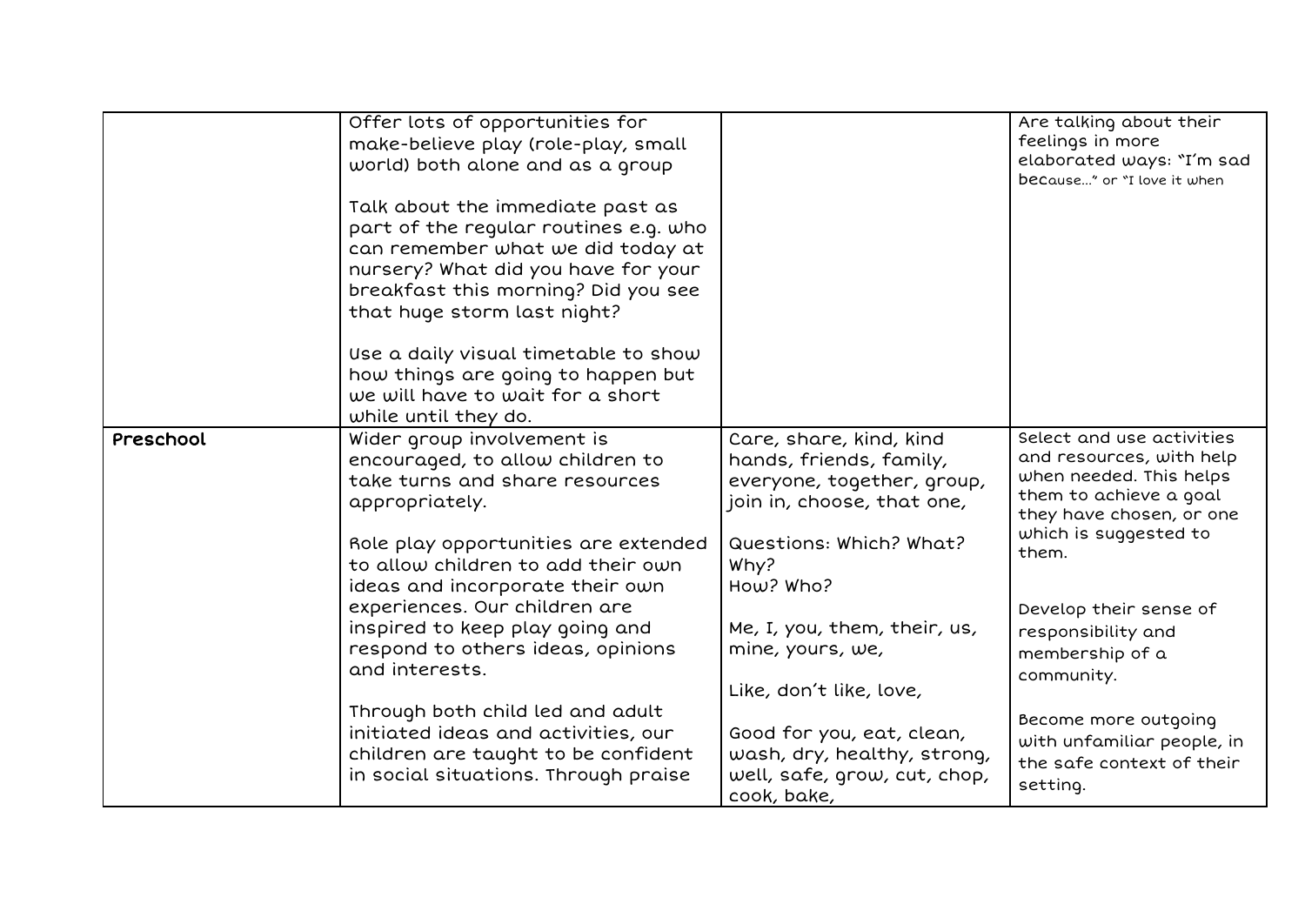| children are inspired to make their<br>own choices when completing tasks.<br>Group times give a sense of unity.<br>Provide consistent, warm and<br>responsive care. At first, centre this<br>on a key person.                                                                                                                                                                                                                                                                                                                                                                                                                                                                                                                                           | Show more confidence in<br>new social situations.<br>Play with one or more<br>other children, extending<br>and elaborating play<br>ideas.                                                                                                                                                                                                                                                                       |
|---------------------------------------------------------------------------------------------------------------------------------------------------------------------------------------------------------------------------------------------------------------------------------------------------------------------------------------------------------------------------------------------------------------------------------------------------------------------------------------------------------------------------------------------------------------------------------------------------------------------------------------------------------------------------------------------------------------------------------------------------------|-----------------------------------------------------------------------------------------------------------------------------------------------------------------------------------------------------------------------------------------------------------------------------------------------------------------------------------------------------------------------------------------------------------------|
| In time, children can develop positive<br>relationships with other adults.<br>Show warmth and affection,<br>combined with clear and appropriate<br>boundaries and routines.<br>Develop a spirit of friendly<br>cooperation amongst children and<br>adults. Encourage and describe the<br>wide range of emotions that<br>children are feeling. E.g. I can see a<br>huge smile on your face you must be<br>feeling very proud/pleased/happy<br>about" Encourage (perhaps with<br>support) the children to express<br>complex emotions that the child and<br>others are displaying.<br>Encourage (perhaps with support)<br>the children to express/appreciate<br>how another person's interpretation<br>of a situation may be different from<br>their own. | Help to find solutions to<br>conflicts and rivalries. For<br>example, accepting that<br>not everyone can be<br>Spider-Man in the game,<br>and suggesting other<br>ideas.<br>Increasingly follow rules,<br>understanding why they<br>are important.<br>Do not always need an<br>adult to remind them of a<br>rule.<br>Develop appropriate ways<br>of being assertive.<br>Talk with others to solve<br>conflicts. |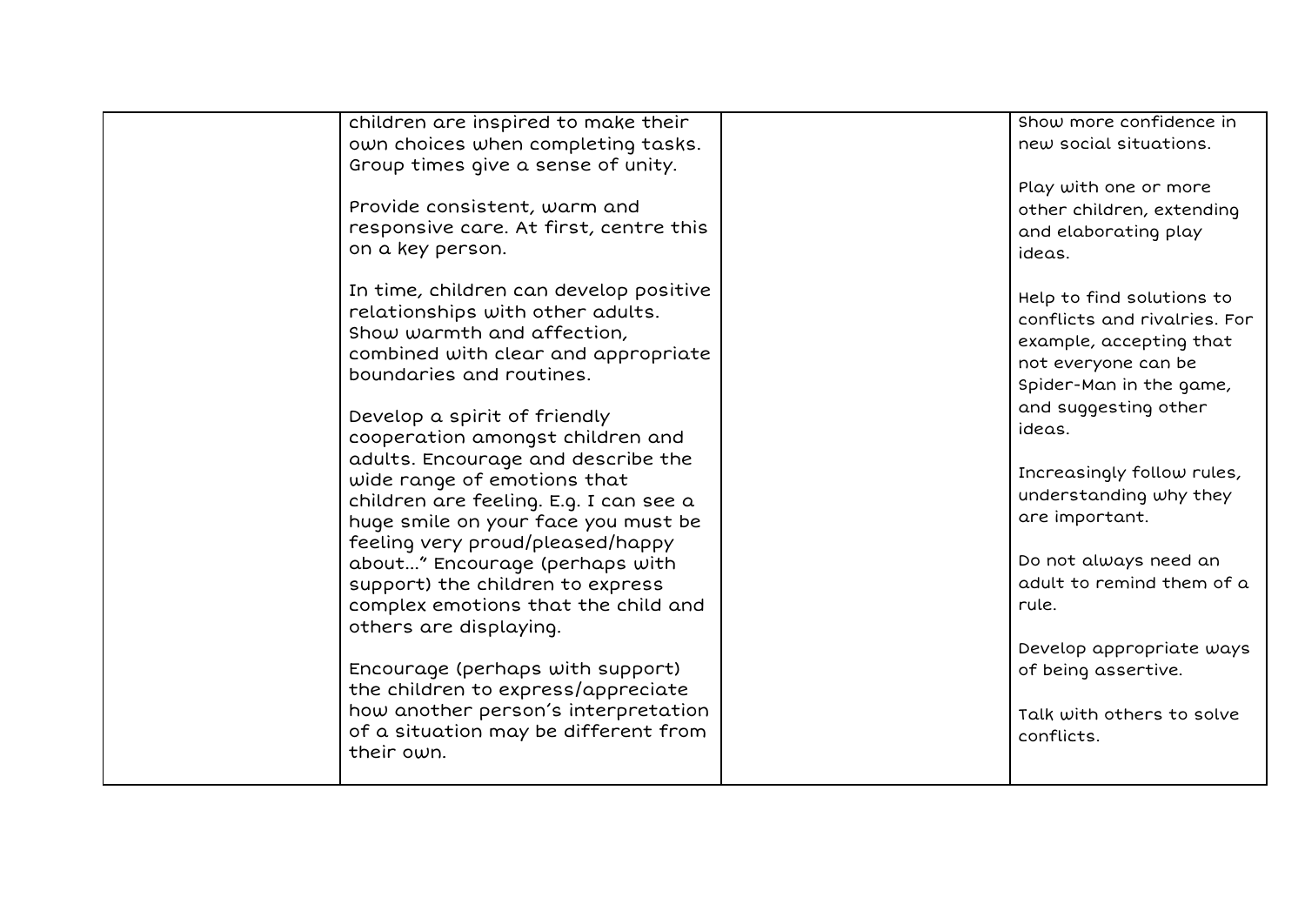|           | Be a model of good behaviour for<br>children to adopt/copy. Encourage<br>chatter about social<br>activities/occurrences and begin to<br>add humour e.g. when a child bumps<br>themselves asking if they would like<br>the leg chopping off?<br>Provide resources for dramatic<br>make-believe play.<br>Provide a wide variety of materials<br>for large outdoor construction and<br>indoor construction.<br>Provide opportunities for tasks to be<br>completed with a companion e.g.<br>taking something to an adult.<br>Praise when the child shows<br>concerns for playmates in distress.<br>27 Encourage/model chatter about<br>past events through sharing<br>Tapestry uploads and show and tell.<br>Encourage/model chatter about<br>events in the near future by using a |                                                    | Talk about their feelings<br>using words like 'happy',<br>'sad', 'angry' or 'worried'.<br>Begin to understand how<br>others might be feeling. |
|-----------|--------------------------------------------------------------------------------------------------------------------------------------------------------------------------------------------------------------------------------------------------------------------------------------------------------------------------------------------------------------------------------------------------------------------------------------------------------------------------------------------------------------------------------------------------------------------------------------------------------------------------------------------------------------------------------------------------------------------------------------------------------------------------------|----------------------------------------------------|-----------------------------------------------------------------------------------------------------------------------------------------------|
| Reception | Self-confidence:<br>Our children are provided<br>opportunities to speak in groups, try                                                                                                                                                                                                                                                                                                                                                                                                                                                                                                                                                                                                                                                                                         | Care, share, kind, kind<br>hands, friends, family, | See themselves as a<br>valuable individual.                                                                                                   |
|           | timetable in the setting                                                                                                                                                                                                                                                                                                                                                                                                                                                                                                                                                                                                                                                                                                                                                       |                                                    |                                                                                                                                               |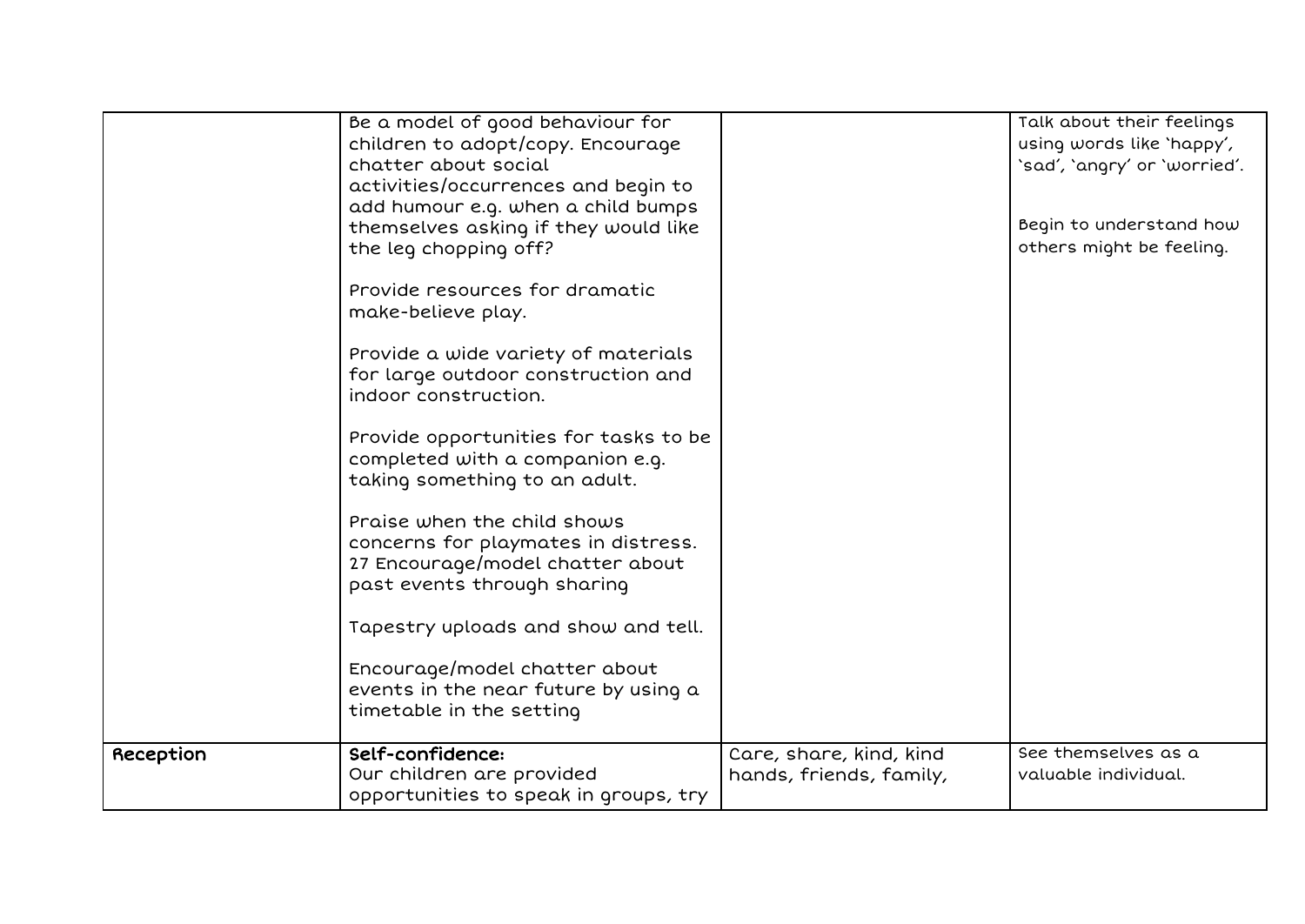| a range of new activities and make     | everyone, together, group,   | Build constructive and      |
|----------------------------------------|------------------------------|-----------------------------|
| positive choices. Our children are     | join in, choose, that one,   | respectful relationships.   |
| encouraged to select resources and     |                              |                             |
| complete tasks, understanding they     | Questions: Which? What?      | Express their feelings and  |
| can trust their own judgements, but    | Why?                         | consider the feelings of    |
| at the same time be aware they can     | How? Who?                    | others.                     |
| also ask for help. We use praise to    |                              |                             |
| inspire confidence in their own        | Me, I, you, them, their, us, | Show resilience and         |
| abilities and encourage them to talk   | mine, yours, we,             | perseverance in the face    |
| about themselves in a positive way.    |                              |                             |
|                                        | Like, don't like, love,      | of challenge.               |
| Positive Relationships:                |                              |                             |
| Through play experiences, our          | Good for you, eat, clean,    | Identify and moderate       |
| children are encouraged to listen to   | dirty, wash, dry, healthy,   | their own feelings socially |
| each other's ideas, take them into     | strong, well, safe, grow,    | and emotionally.            |
| account and respond to them in a       | cut, chop, cook, bake,       |                             |
| positive and friendly way. Children    | Put on, take off, undo, tie  | Think about the             |
| are inspired to be inquisitive and ask | up, fasten, pull up, tired,  | perspectives of others.     |
| questions of others                    | heart beating fast,          |                             |
|                                        | breathing, (out of breath),  | Manage their own needs.     |
|                                        | get dressed, get changed,    |                             |
| Encourage/model chatter about          |                              | <b>ELG Self regulation:</b> |
| events in the near future by           |                              | Show an understanding of    |
|                                        |                              | their own feelings and      |
| counting down to key events in the     |                              | those of others, and begin  |
| near future such as Halloween,         |                              | to regulate their behaviour |
| Christmas, Birthdays                   |                              | accordingly.                |
|                                        |                              |                             |
| Praising the children when they show   |                              | Set and work towards        |
| that they have inhibited an            |                              | simple goals, being able to |
| emotion/curbed a desire.               |                              |                             |
|                                        |                              | wait for what they want     |
| Praise socially appropriate            |                              | and control their           |
| responses to events e.g. concern       |                              |                             |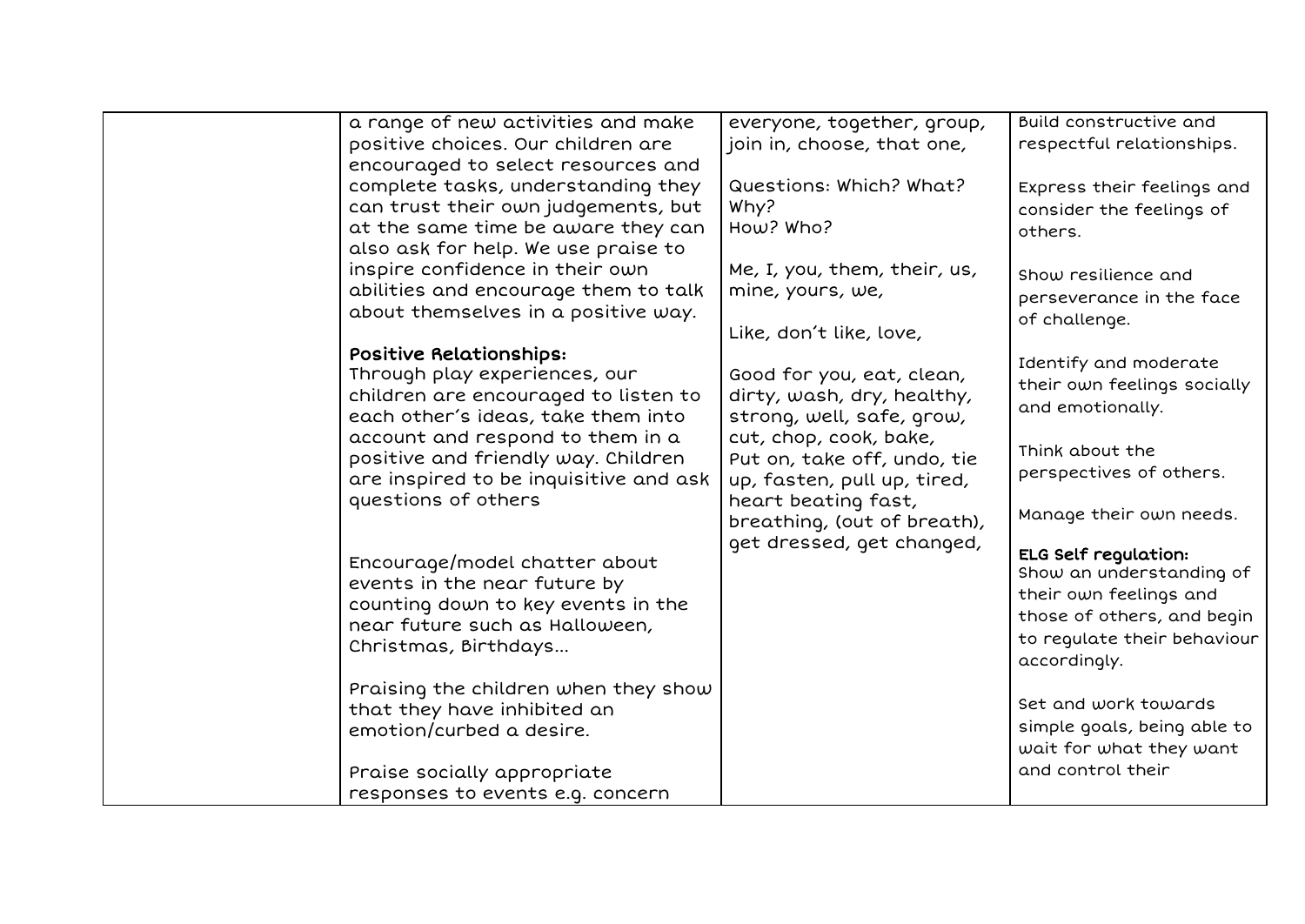| when somebody hurts themselves        | immediate impulses when                    |
|---------------------------------------|--------------------------------------------|
| rather than laughing.                 | appropriate.                               |
| Reinforce the rules of the setting    |                                            |
| and encourage the children to         | Give focused attention to                  |
| explain why some behaviour is right   | what the teacher says,                     |
| and wrong.                            | responding appropriately                   |
|                                       | even when engaged in                       |
| Praise when children show an          | activity, and show an                      |
| emerging ability to self-regulate -   | ability to follow                          |
| identifying the cause of a behaviour. | instructions involving                     |
|                                       | several ideas or actions.                  |
| Praise when they tidy up. Share lots  | <b>ELG Managing self:</b>                  |
| of stories that offer opportunities   | Be confident to try new                    |
| to explore emotions, rules, people's  | activities and show                        |
| intentions etc.                       | independence, resilience                   |
|                                       | and perseverance in the                    |
| Provide lots of opportunities and     | face of challenge.                         |
| resources for imaginative small       |                                            |
| world play that encourages            |                                            |
| substitution of objects for real      | Explain the reasons for                    |
| things, e.g. pretends a brick is an   | rules, know right from                     |
| apple                                 | wrong and try to behave                    |
|                                       | accordingly.                               |
| Encourage/model constructive          |                                            |
| building in and outside.              | Manage their own basic                     |
|                                       | hygiene and personal                       |
|                                       | needs, including dressing,                 |
| Praise when cooperative play is seen  | going to the toilet and                    |
| between friends/peers.                | understanding the<br>importance of healthy |
|                                       | food choices.                              |
| Model and provide opportunities for   |                                            |
| playing games with rules.             | <b>ELG Building relationships:</b>         |
|                                       |                                            |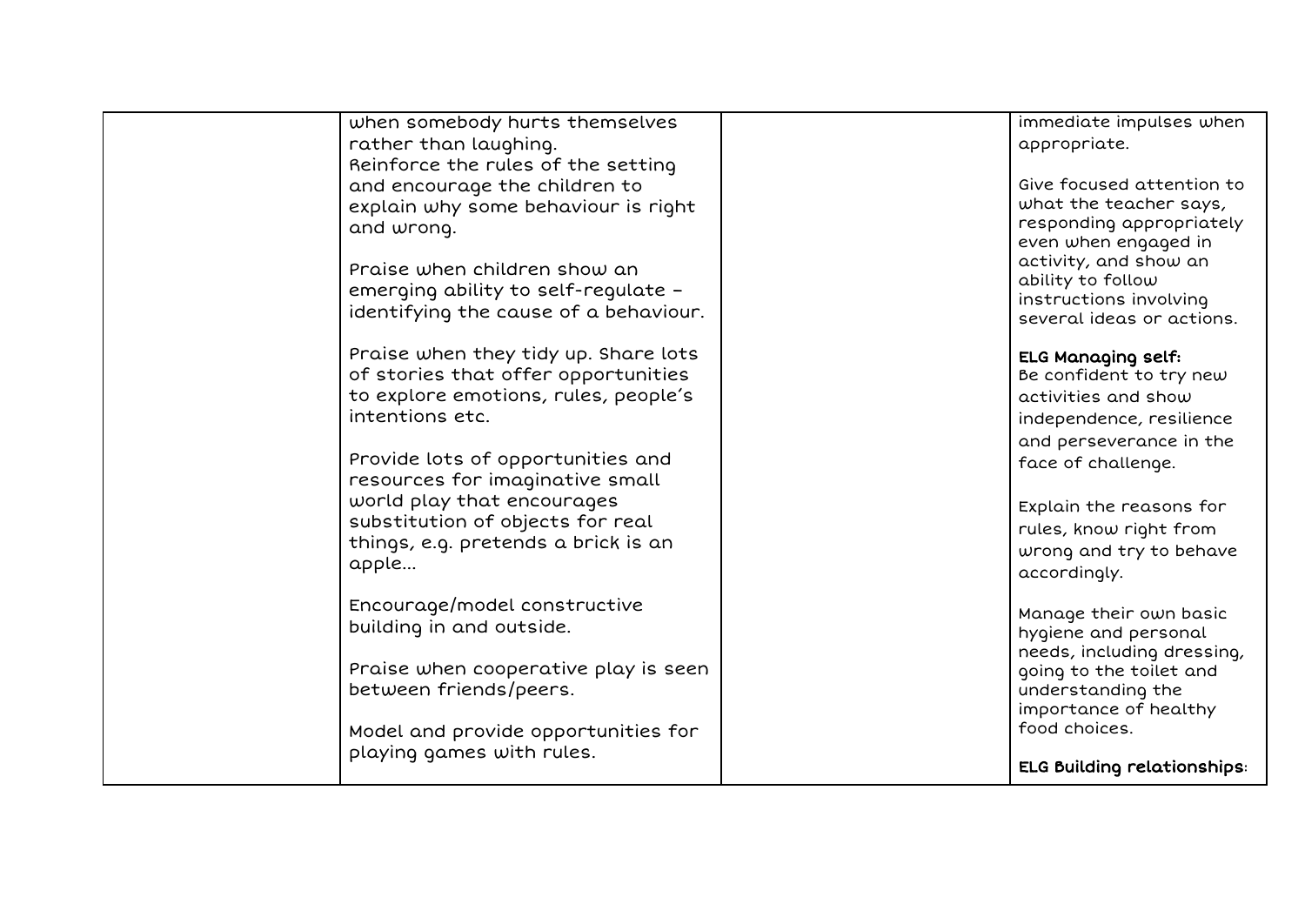| Praise when the children               | Work and play             |
|----------------------------------------|---------------------------|
| acknowledge the feelings and wishes    | cooperatively and take    |
| of friends.                            | turns with others.        |
|                                        |                           |
| Use a daily time table to develop an   |                           |
|                                        | Form positive             |
| appreciation of the meaning of time    | attachments to adults     |
| in relation to daily programmes.       | and friendships with      |
|                                        | peers.                    |
| Praise children who show gentleness    |                           |
| towards animals/pets and who           | Show sensitivity to their |
| comfort playmates in distress.         | own and to others' needs  |
|                                        |                           |
| Give children instructions involving   |                           |
|                                        |                           |
| increasing amounts of ideas or         |                           |
| actions.                               |                           |
|                                        |                           |
| Model setting simple goals at the      |                           |
| beginning of activities. Build upon    |                           |
| this to the children being part of the |                           |
| goal setting process.                  |                           |
|                                        |                           |
|                                        |                           |
| Encourage/praise when they             |                           |
| attempt to set themselves simple       |                           |
| goals during play.                     |                           |
|                                        |                           |
| Praise positive attitudes towards      |                           |
| news situations.                       |                           |
|                                        |                           |
|                                        |                           |
| Praise developing independence e.g.    |                           |
| when they just go to get a pencil      |                           |
| because they know we are writing       |                           |
| and that is a tool that will be        |                           |
| needed.                                |                           |